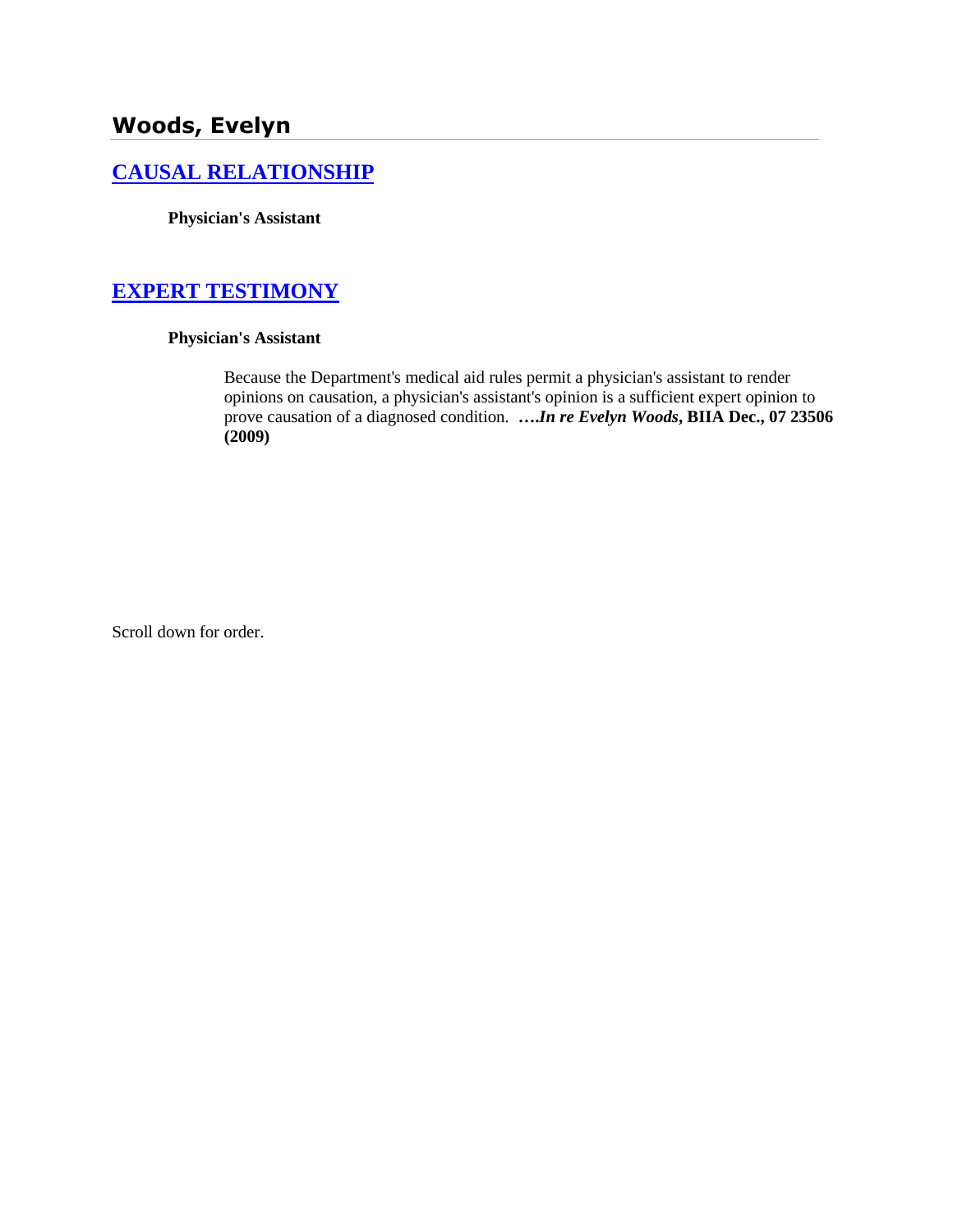## **BEFORE THE BOARD OF INDUSTRIAL INSURANCE APPEALS STATE OF WASHINGTON**

**)**

**IN RE: EVELYN C. WOODS ) DOCKET NO. 07 23506**

**CLAIM NO. AB-77884 ) DECISION AND ORDER**

APPEARANCES:

Claimant, Evelyn C. Woods, by Calbom & Schwab, P.S.C., per David L. Lybbert

Employer, Tri City Herald, per Kelly Nite, Human Resources Manager

Department of Labor and Industries, by The Office of the Attorney General, per Mark Bunch, Assistant

The claimant, Evelyn C. Woods, filed an appeal with the Board of Industrial Insurance Appeals on October 12, 2007, from an order of the Department of Labor and Industries dated September 19, 2007. In this order, the Department affirmed its order dated April 3, 2007, in which it rejected the claimant's Application for Benefits; stating that at the time of injury the claimant was not in the course of employment; that the claimant's condition is not the result of an industrial injury; and that the claimant's condition is not the result of the injury alleged. The Department order is **REVERSED AND REMANDED**.

## **DECISION**

Pursuant to RCW 51.52.104 and RCW 51.52.106, this matter is before the Board for review and decision on a timely Petition for Review filed by the claimant to a Proposed Decision and Order issued on October 9, 2008, in which the industrial appeals judge affirmed the Department order dated September 19, 2007. All contested issues are addressed in this order.

The Board has reviewed the evidentiary rulings in the record of proceedings and finds that no prejudicial error was committed. The rulings are affirmed. We have granted review because we believe that a preponderance of the evidence shows that Ms. Woods sustained cervical and lumbar strains due to an industrial injury that occurred on or about December 20, 2006.

An industrial injury is an "injury" that occurs to a worker during the course of his or her employment covered under the Washington State Industrial Insurance Act. An "injury" is defined by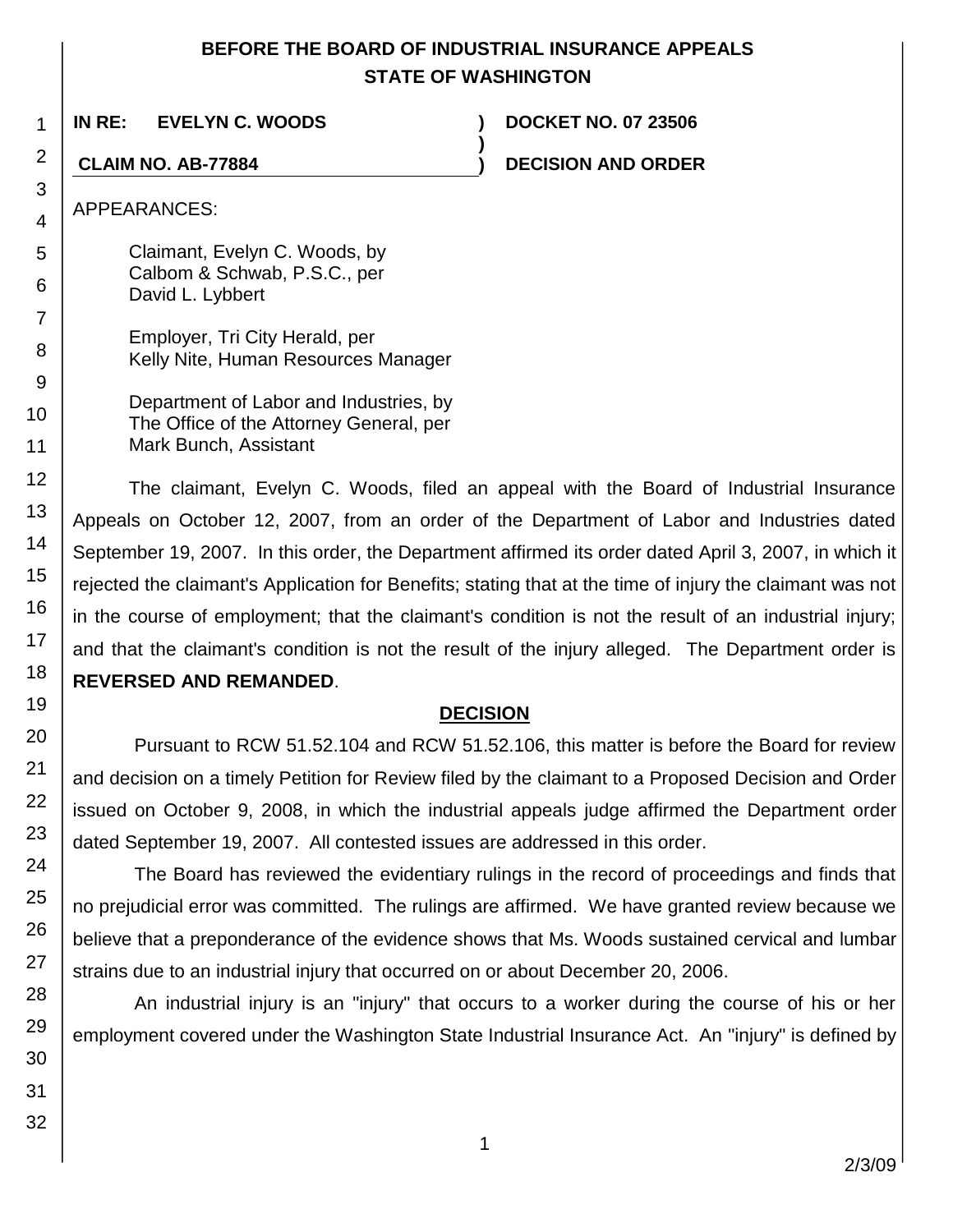RCW 51.08.100 as:

1

2

3

4

5

6

7

8

9 10

11 12

13

14

15

16

17

18

19

20

21

22

23

24

25

26

27

28

29 30 a sudden and tangible happening, of a traumatic nature, producing an immediate or prompt result, and occurring from without, and such physical conditions as result therefrom.

Initially we note that in the Proposed Decision and Order our industrial appeals judge misinterpreted this definition of "injury" when he concluded that Ms. Woods must not have sustained an injury simply because she could not have been injured on the date she put down on her Application for Benefits (Exhibit No. 1)<sup>1</sup> and did not testify to a different specific date of injury. In discussing the claimant's burden of proof, the industrial appeals judge, in the Proposed Decision and Order, states:

> It is her burden to establish by the preponderance of the evidence that such a sudden and tangible happening occurred at a specific date and time during the course of her employment with Tri-City Herald.

Proposed Decision and Order, at 5.

RCW 51.08.100 makes no reference to a requirement of a "specific date and time." It is sufficient for purposes of claim allowance as an "injury" if the worker's description of the events is specific enough to identify that it involved a "sudden and tangible" event as opposed to a process or exposure that occurred over a long period of time. See, for example, *In re Laura Cooper*, BIIA Dec., 54,585 (1981); *In re David Erickson, Dec'd*, 65,990 (1985); *In re Renford Gallier*, BIIA Dec., 89 3109 (1990); and *In re James Jacobs*, BIIA Dec., 48, 634 (1977). It is not unusual for a worker to wait a period of time after a rather modest injury in the hope that the resulting condition goes away, or in the belief it is not a serious injury, only to discover days, weeks, or months later when medical help is sought that he or she can no longer remember the specific date of injury. Pinpointing the exact date and time of an injurious event can be helpful to a worker when attempting to prove he or she sustained an industrial injury, but the lack of that specific information is not determinative as to whether such an injury in fact occurred and the claim is valid.

Ms. Woods worked as an "inserter" for the employer, a regional newspaper. Her primary job duties were to pick up advertisements or packs of them from pallets, place them onto a machine that aligns them properly (called a "jogger"), and once that is done take them off that machine and place them into the hopper of another machine that inserts them into the newspapers. The bodily movements required to perform these tasks included bending, reaching, and twisting. Ms. Woods testified that while she was loading the machines one day she experienced sharp spinal pain that

<sup>31</sup> 32

l 1 This is a true statement because Ms. Woods did not work on that date.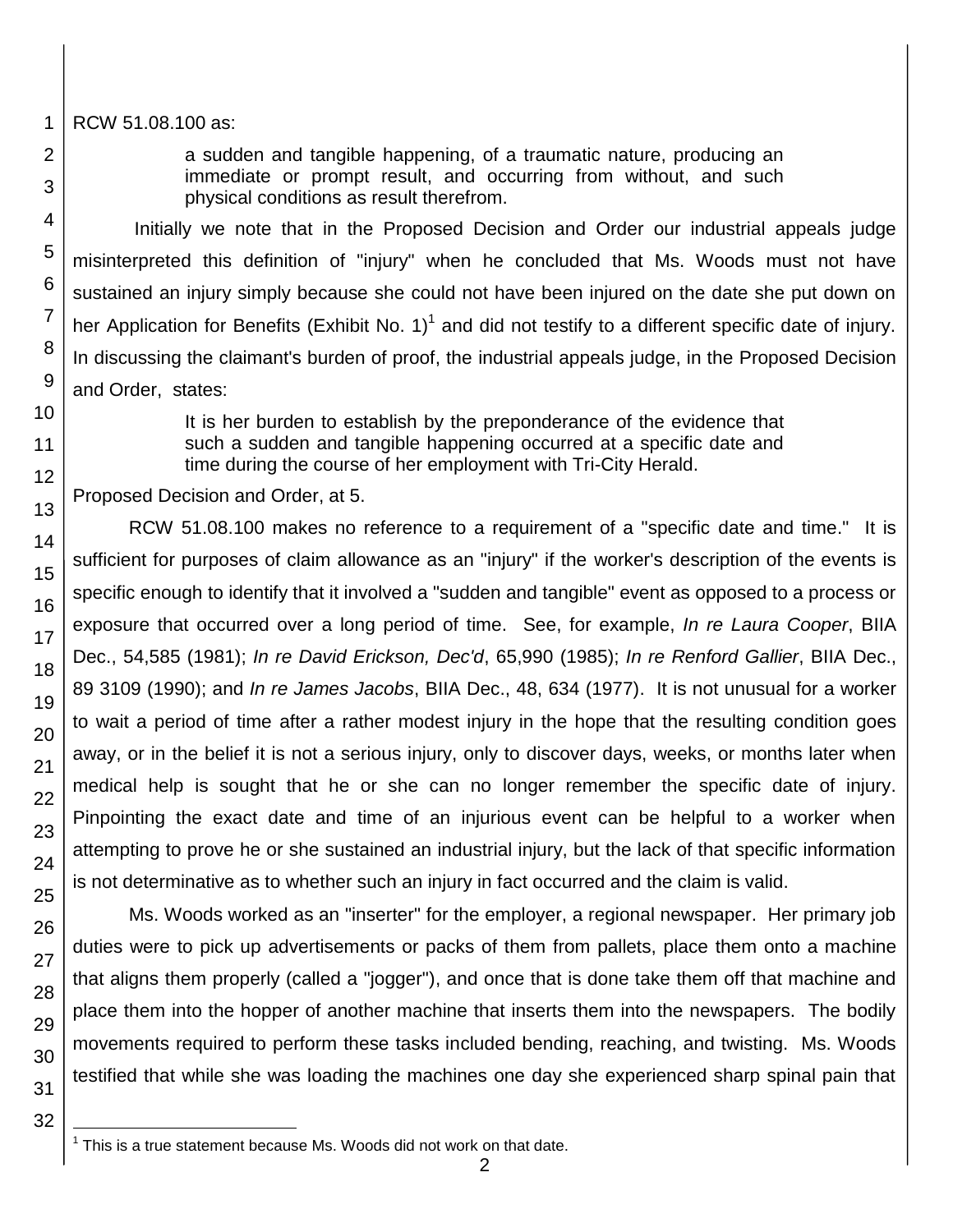1 2 3 she initially ignored, but which became sharper and sharper over the next several days when she worked. Taking the claimant's testimony at face value, she has described a sudden and tangible happening that resulted in a physical condition that required medical treatment.

4 5 6 7 8 Our industrial appeals judge did not take Ms. Woods' testimony at face value due to its lack of specificity, confusion about the date of injury, and the apparent two-week delay in reporting the injury. To say that Ms. Woods' testimony is hard to understand is merely stating the obvious. One need only read her testimony to understand why. As Ms. Kelly Nite, the employer's human resources manager testified:

> Nothing with Ms. Woods is clear, ever. It -- it was very confusing to have that conversation with her; and, no, it wasn't clear that she'd been hurt on the job. I wasn't sure what had even happened.

8/26/08 Tr. at 21-22.

9

10

11

19

20

21

22

23

24

12 13 14 15 16 17 18 It is also evident from the testimony of Ms. Cleo Nimietz, the physician's assistant who initially was the attending provider for Ms. Woods, that she had difficulties communicating with her as well. This is also evident in the claimant's description of the injury as she wrote it on the Application for Benefits (Box 18 in Exhibit No. 1). Especially problematic is the reference to a "15 inch high step." It is clear that there were low steps that she might encounter on the job, but the existence and whereabouts of this particular step (or for that matter its significance, if any) were never explained, even though she was given an opportunity to try.

Clearly there are sufficient grounds to support a determination that Ms. Woods was not credible, and therefore no on-the-job injury occurred. However, unlike our industrial appeals judge, we conclude that the difficulties with Ms. Woods' testimony are merely due to her lack of sophistication and ability to handle this type of complex legal situation. We interpret Ms. Nite's statement, quoted above, to be one of frustration with the difficulties in communicating with Ms. Woods rather than being an opinion that she is falsifying something.

25 26 27 28 29 30 31 32 In reviewing the testimony of Ms. Nimietz, we find evidence (consistent with Ms. Woods' testimony) that supports the occurrence of the spinal strains approximately two weeks prior to the filing of the Application for Benefits. Ms. Nimietz first saw Ms. Woods on December 22, 2006, for a "women's health exam." Such a regular preventative examination likely would have been scheduled weeks earlier. **While at the December 22, 2006 examination the claimant for the first time asked for a disability examination due to neck and back pain**. Ms. Nimietz apparently refused to provide a disability examination that day, informing the claimant she needed to have disability forms filled out first. This encounter reveals two things: (1) The claimant's neck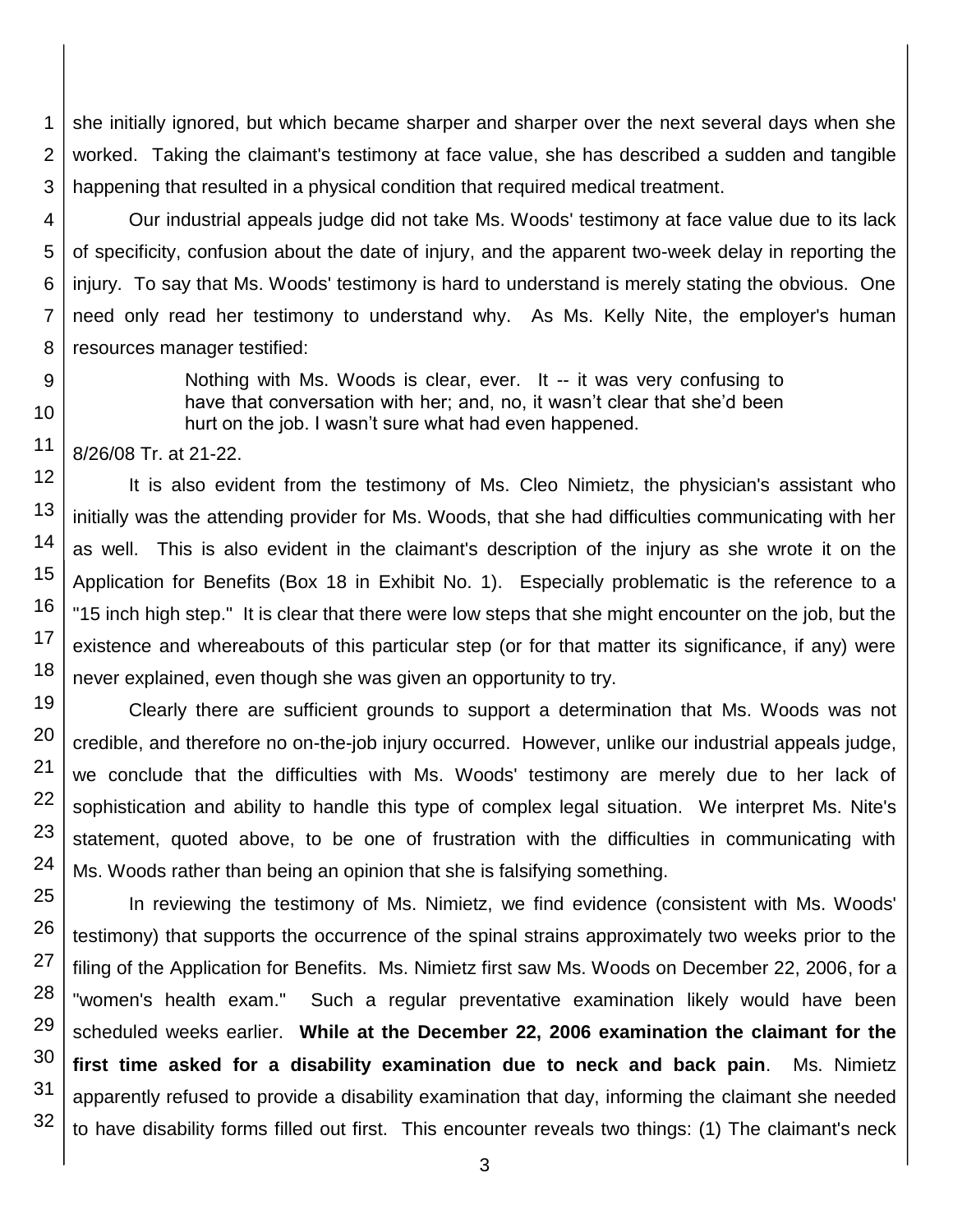1 2 3 4 5 6 7 8 9 10 and back pain had originated before December 22, 2006. (2) Ms. Nimietz did not obtain a history of onset of the pain, either because she was focused on the original purpose of the examination, or Ms. Woods' inability to communicate effectively meant she did not understand that this was a workers' compensation matter. Based on the totality of this testimony, we conclude that a December 20, 2006 date of injury is likely. $^2$  This date is consistent with the claimant's statement to Ms. Nimietz on January 5, 2007, that her problems started approximately two weeks before. It also bolsters her credibility because there is written proof that she attempted to report the work-related conditions to Ms. Nimietz on December 22, 2006, **only two days after the injury**. Ms. Woods did not make any major changes in her "story" of what happened to her or what caused the injury, which is also a factor in determining that she did not fabricate the injury in order to obtain benefits.

11 12 13 14 15 Ms. Nite indicated that Ms. Woods violated the company policy by not reporting the injury within 48 hours. However, it is not clear that Ms. Woods herself understood that she had a workers' compensation claim until Ms. Nimietz explained that to her on January 5, 2007, at her second appointment. The claimant immediately called Ms. Nite from her provider's office, which appears to us to be an attempt to follow the employer's policy.

16 17 18 19 20 21 22 We do not find Ms. Nite's testimony regarding her contacts with Ms. Woods to be particularly probative in this appeal. Her own notes did not specifically identify the date she was informed of the claim by the claimant. Her testimony revealed that she was uncertain as to the date she was first informed about the claim. Ms. Nite also admitted that she did not specifically record the contents of her discussions with the claimant about how she had been hurt, which reduces its value to the extent that she questioned the mechanism of injury or the job duties the claimant was engaged in when she initially was injured.

23 24 25 26 27 28 29 The proximate causal link between the diagnosed cervical and lumbar strains and her injury at work were endorsed by a physician, whose opinion comes in through notations on the Application for Benefits, Exhibit No. 1. This exhibit was admitted into the record without objection, thus the information it contains may be used for all purposes, including establishing medical diagnosis and causation. The Application for Benefits was signed not only by Ms. Nimietz, but also by "Attending physician" Jerry L. Hiner, M.D. (Boxes 55 and 58, Exhibit No. 1). Dr. Hiner presumably is the physician who performs the required "prefectorship" role testified to by

<sup>32</sup> l  $^2$  The record is silent as to whether the claimant was working on Wednesday, December 20, 2006. We presume that if she was not working on that date, then the Department and/or employer would have presented proof of that fact because they did present such proof regarding December 15, 2006.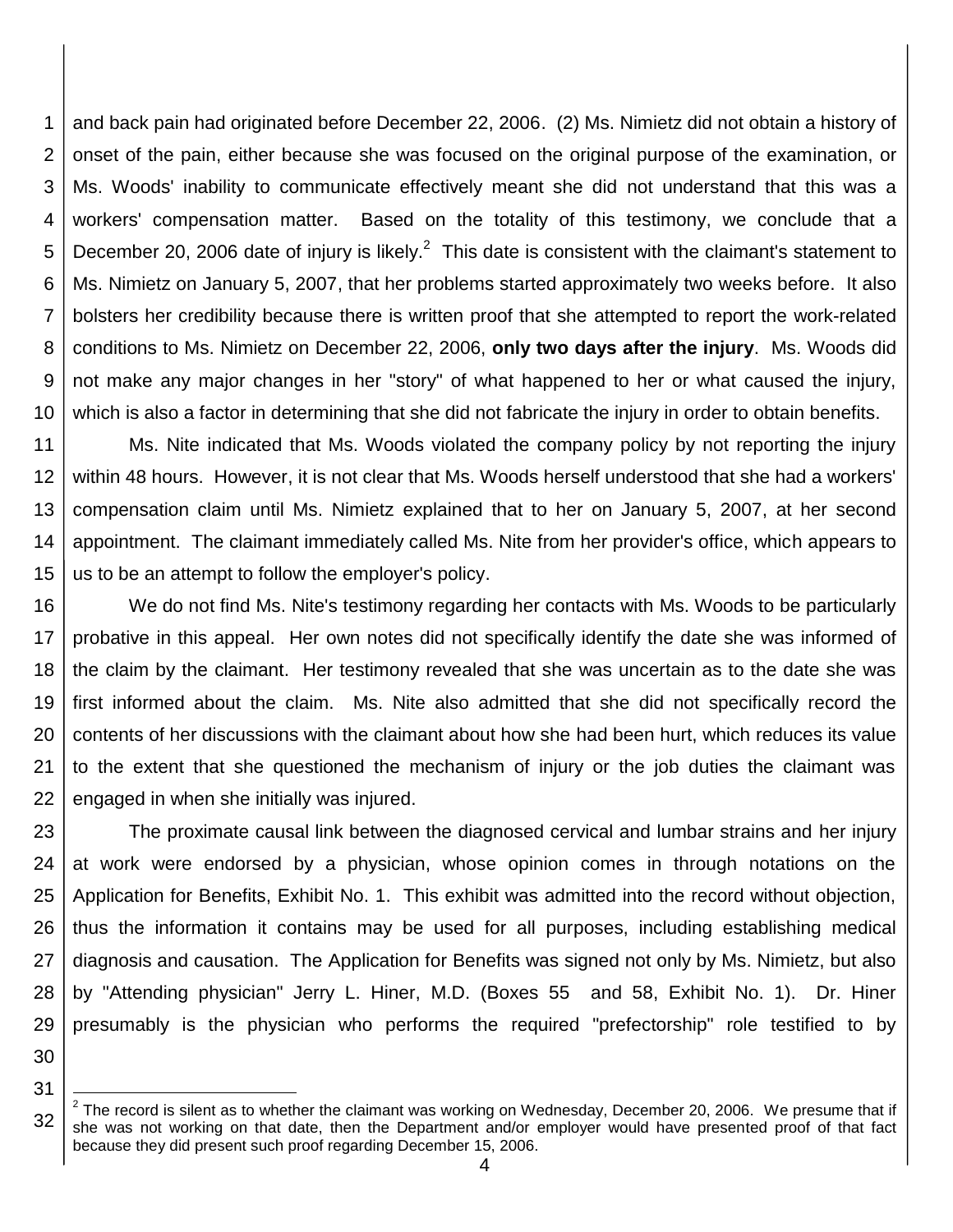1 2 Ms. Nimietz and required by WAC 296-20-01501(1) ("control and supervision of a licensed physician").

3 4 5 6 7 8 9 10 11 12 13 14 The only provider who **testified** regarding medical causation was Ms. Nimietz, a certified physician's assistant. WAC 296-20-01501(4) permits a certified physician's assistant to fill out an application for benefits such as Exhibit No. 1. That Department form requires the provider to list diagnoses and render an opinion regarding the causal link, if any, between those conditions and the industrial injury or occupational disease in question. (Boxes 42 and 48, Exhibit No. 1). Because the Department permits a physician's assistant to render these opinions despite the fact that they do not meet the definitions of "doctor" or physician" in WAC 296-20-01002, it follows that a physician's assistant's opinion on one of these forms should be considered sufficient expert opinion to prove causation of the condition that was diagnosed. We recently implied that, in dicta, in *In re Daniel Bihary*, Dckt. No. 07 13258 (August 8, 2008). Such an inference is also supported by the lack of any such prohibition in WAC 296-20-01501(5), which specifically lists the medical tasks that physician's assistants are not allowed to perform when examining and/or treating injured workers.

### **FINDINGS OF FACT**

1. On January 22, 2007, the claimant, Evelyn C. Woods, filed an Application for Benefits with the Department of Labor and Industries in which she alleged she sustained injury to her back, neck, and hands during the course of her employment with Tri-City Herald on December 15, 2006. On September 19, 2007, the Department issued an order in which it rejected the claim for the reasons that at the time of injury the claimant was not in the course of employment; that the claimant's condition is not the result of an industrial injury; and that the claimant's condition is not the result of the injury alleged. On October 12, 2007, the claimant filed a Notice of Appeal with the Board of Industrial Insurance Appeals from the Department order dated September 19, 2007. On November 5, 2007, the Board granted the appeal under Docket No. 07 23506 and agreed to hear the appeal.

15

16

17

18

19

20

21

22

23

24

25

26

27

28

29

30

31

- 2. Evelyn C. Woods is a 46-year-old woman who graduated from high school and completed a year of community college. Beginning September 16, 2004, she worked at Tri-City Herald, working as an inserter, loading a machine that placed advertisements and sales documents between the pages of the newspaper. She also manually inserted flyers that fell onto a conveyor belt instead of being placed between the pages of the newspaper.
- 3. On or about December 20, 2006, Ms. Woods twisted her back and neck during the course of her employment with the Tri-City Herald, which resulted in the onset of spinal strain symptoms that required medical treatment.